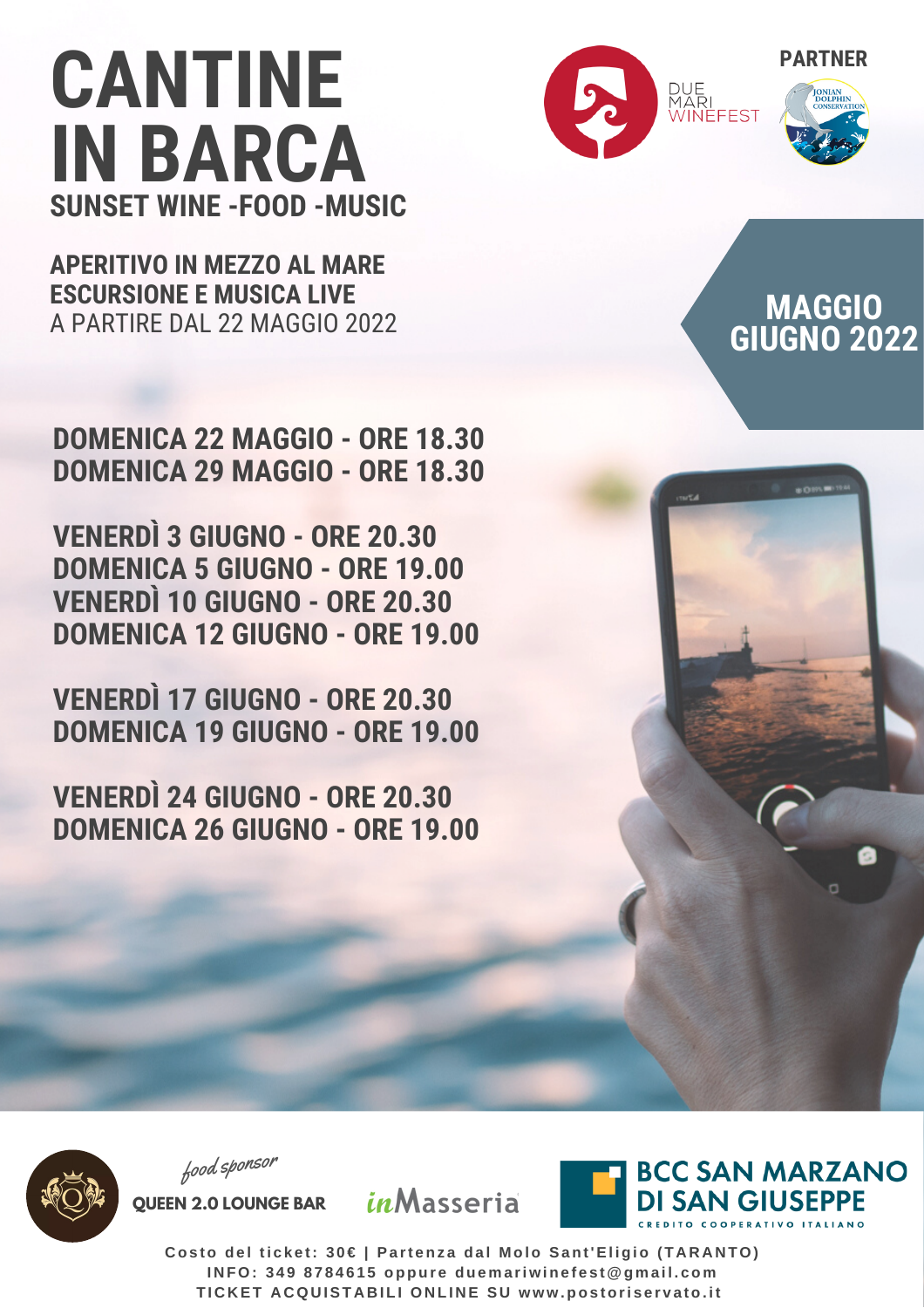**APERITIVO IN MEZZO AL MARE ESCURSIONE E MUSICA LIVE** A PARTIRE DAL 22 MAGGIO 2022

**VENERDÌ 1 - ORE 20.30 DOMENICA 3 - ORE 19.00**

**VENERDÌ 8 - ORE 20.30 DOMENICA 10 - ORE 19.00 VENERDÌ 15 - ORE 20.30 DOMENICA 17 - ORE 19.00**

**VENERDÌ 22 - ORE 20.30 DOMENICA 24 (DOPPIO TURNO) ORE 19.00 E ORE 21.30**

**VENERDÌ 29 - ORE 20.30**

**DOMENICA 31 (DOPPIO TURNO) ORE 19.00 E ORE 21.30**



### **LUGLIO 2022**



food sponsor

**QUEEN 2.0 LOUNGE BAR**

*in*Masseria

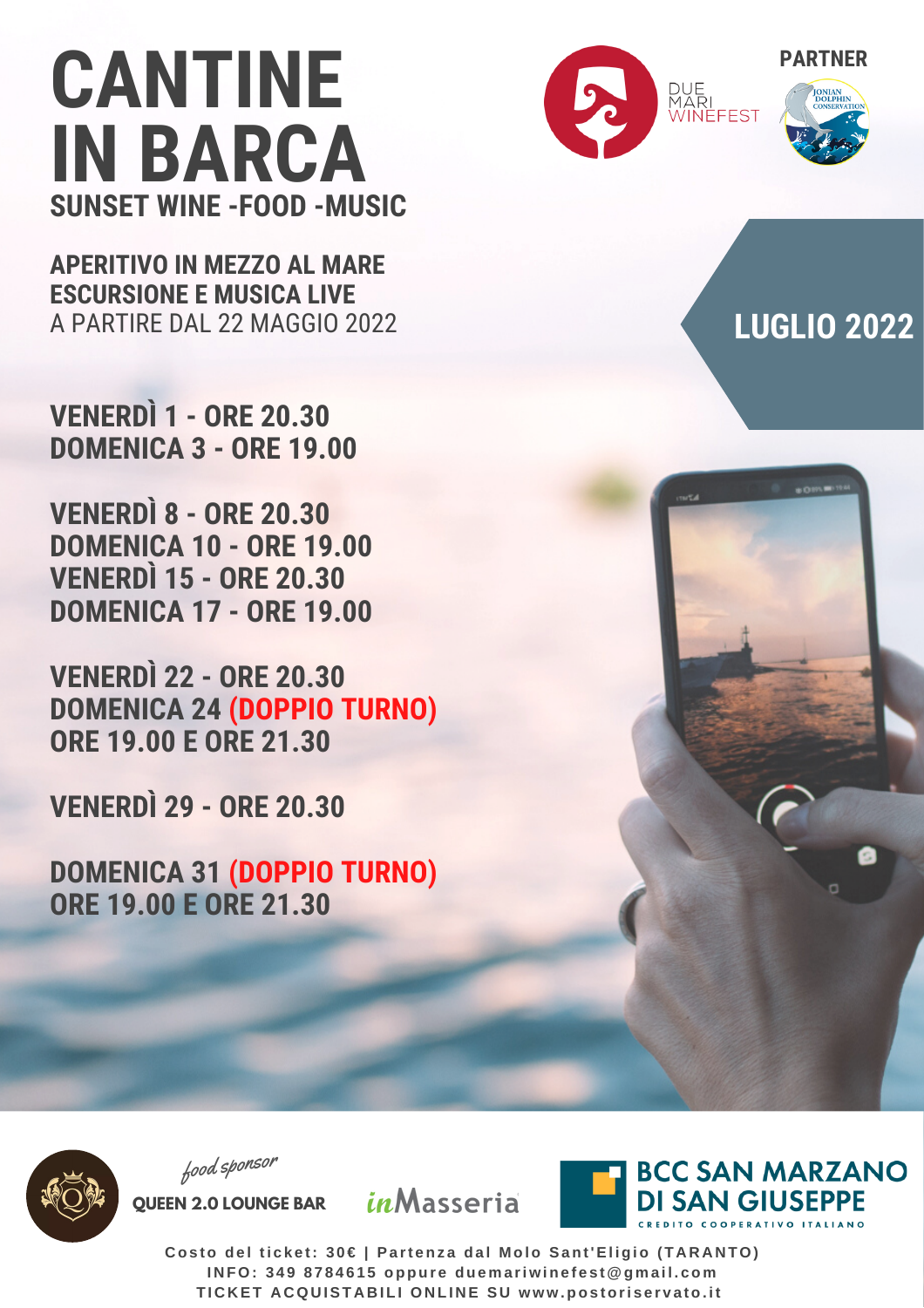**APERITIVO IN MEZZO AL MARE ESCURSIONE E MUSICA LIVE** A PARTIRE DAL 22 MAGGIO 2022





### **AGOSTO 2022**

**GIOVEDÌ 4 (DOPPIO TURNO - ORE 19 E 21.30) VENERDÌ 5 (DOPPIO TURNO - ORE 19 E 21.30) DOMENICA 7 (DOPPIO TURNO - ORE 18.30 E 21.00)**

**LUNEDÌ 8 (DOPPIO TURNO - ORE 19 E 21.30) GIOVEDÌ 11 (DOPPIO TURNO - ORE 19 E 21.30) VENERDÌ 12 (DOPPIO TURNO - ORE 19 E 21.30)**

#### **DOMENICA 14 (SPECIALE FERRAGOSTO) LUNEDÌ 15 (SPECIALE FERRAGOSTO)**

**VENERDÌ 19 (DOPPIO TURNO - ORE 19 E 21.30) DOMENICA 21 (DOPPIO TURNO - ORE 18.30 E 21)**

**MARTEDÌ 23 - ORE 20.30 VENERDÌ 26 - ORE 20.30 DOMENICA 28 - ORE 19.00 LUNEDÌ 29 - ORE 20.30**





food sponsor

**QUEEN 2.0 LOUNGE BAR**